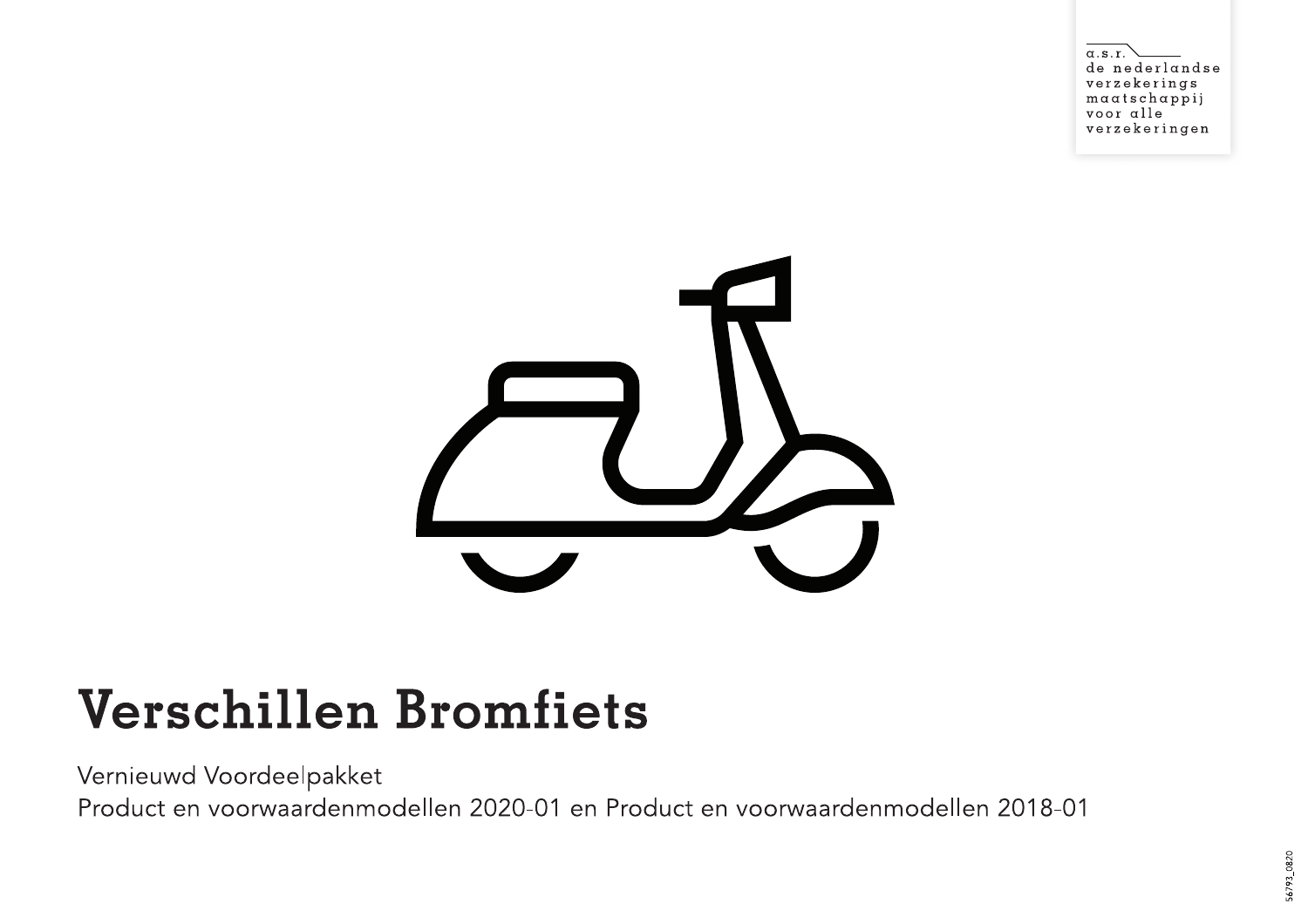|                                                       | <b>VVP Bromfiets 2020-01</b>                                                                                                                                                                                                                                                                                                                                                                                                                                                                                                                               | <b>VVP Bromfiets 2018-01</b>                                                                                                 |
|-------------------------------------------------------|------------------------------------------------------------------------------------------------------------------------------------------------------------------------------------------------------------------------------------------------------------------------------------------------------------------------------------------------------------------------------------------------------------------------------------------------------------------------------------------------------------------------------------------------------------|------------------------------------------------------------------------------------------------------------------------------|
| Casco Beperkt en Casco Allrisk                        |                                                                                                                                                                                                                                                                                                                                                                                                                                                                                                                                                            |                                                                                                                              |
| - Beveiligingseisen diefstal                          | Aanscherping beveiligingseisen:<br>- Als er een af te sluiten ruimte beschikbaar is, dan moet de<br>bromfiets daarin gestald worden. Die ruimte moet alleen<br>toegankelijk zijn voor verzekerde en huisgenoten. En de<br>afsluiting van die ruimte moet deugdelijk zijn.<br>- Als de bromfiets buiten zonder direct toezicht wordt gelaten,<br>dan moet de bromfiets (ook) worden vastgemaakt aan een in<br>de grond verankerd voorwerp, zoals een boom of fietsenrek.<br>Let op:<br>- Diefstal uit een af te sluiten ruimte is alleen volledig verzekerd | Naast de eisen van een aanvullend ART-slot categorie 3 of hoger,<br>zijn er geen verdere (stallings)eisen.                   |
|                                                       | bij braaksporen aan die ruimte. Zijn er geen braaksporen, maar<br>is de bromfiets zelf wel aantoonbaar afgesloten conform de<br>eisen?, of<br>- Is de bromfiets buiten zonder direct toezicht gelaten? En was                                                                                                                                                                                                                                                                                                                                              |                                                                                                                              |
|                                                       | hij op zich afgesloten volgens de eisen? Maar niet (ook)<br>vastgemaakt aan een verankerd voorwerp? Terwijl er geen<br>redenen waren om niet aan deze eis te voldoen (bijvoorbeeld<br>een verplichte parkeersituatie)?<br>Dan geldt in beide gevallen dat de diefstal verzekerd is, maar de<br>schadevergoeding wordt verlaagd met € 250.                                                                                                                                                                                                                  |                                                                                                                              |
| - Schade door storm                                   | - Verzekerd is:<br>Er valt door de storm iets op de bromfiets of er waait iets tegen<br>de bromfiets, bijvoorbeeld een boom, waardoor:<br>de bromfiets direct schade oploopt;<br>de bromfiets omvalt en daardoor nog extra schade<br>oploopt.<br>- Geen dekking voor schade doordat de bromfiets door de<br>storm zelf omvalt.                                                                                                                                                                                                                             | Verzekerd is:<br>- De bromfiets waait om.<br>- Er valt iets op de bromfiets of tegen de bromfiets, bijvoorbeeld<br>een boom. |
| Eigen risico                                          | Per schadegeval: € 200.                                                                                                                                                                                                                                                                                                                                                                                                                                                                                                                                    | Per schadegeval: € 100.                                                                                                      |
| - Vergoeding bij geen herstel                         | 50% van de vastgestelde reparatiekosten.                                                                                                                                                                                                                                                                                                                                                                                                                                                                                                                   | 75% van de vastgestelde reparatiekosten.                                                                                     |
| - Schade aan helm                                     | Maximum bedrag: € 250 per persoon per gebeurtenis.                                                                                                                                                                                                                                                                                                                                                                                                                                                                                                         | Geen maximum bedrag.                                                                                                         |
| - (Keuze)dekking Extra's $> \text{\textsterling} 250$ | Extra's standaard gedekt tot maximaal € 250. Te verhogen via<br>keuzedekking, maar tot maximaal € 1.000.                                                                                                                                                                                                                                                                                                                                                                                                                                                   | Extra's standaard gedekt tot maximaal € 250. Te verhogen via<br>keuzedekking, zonder maximum.                                |